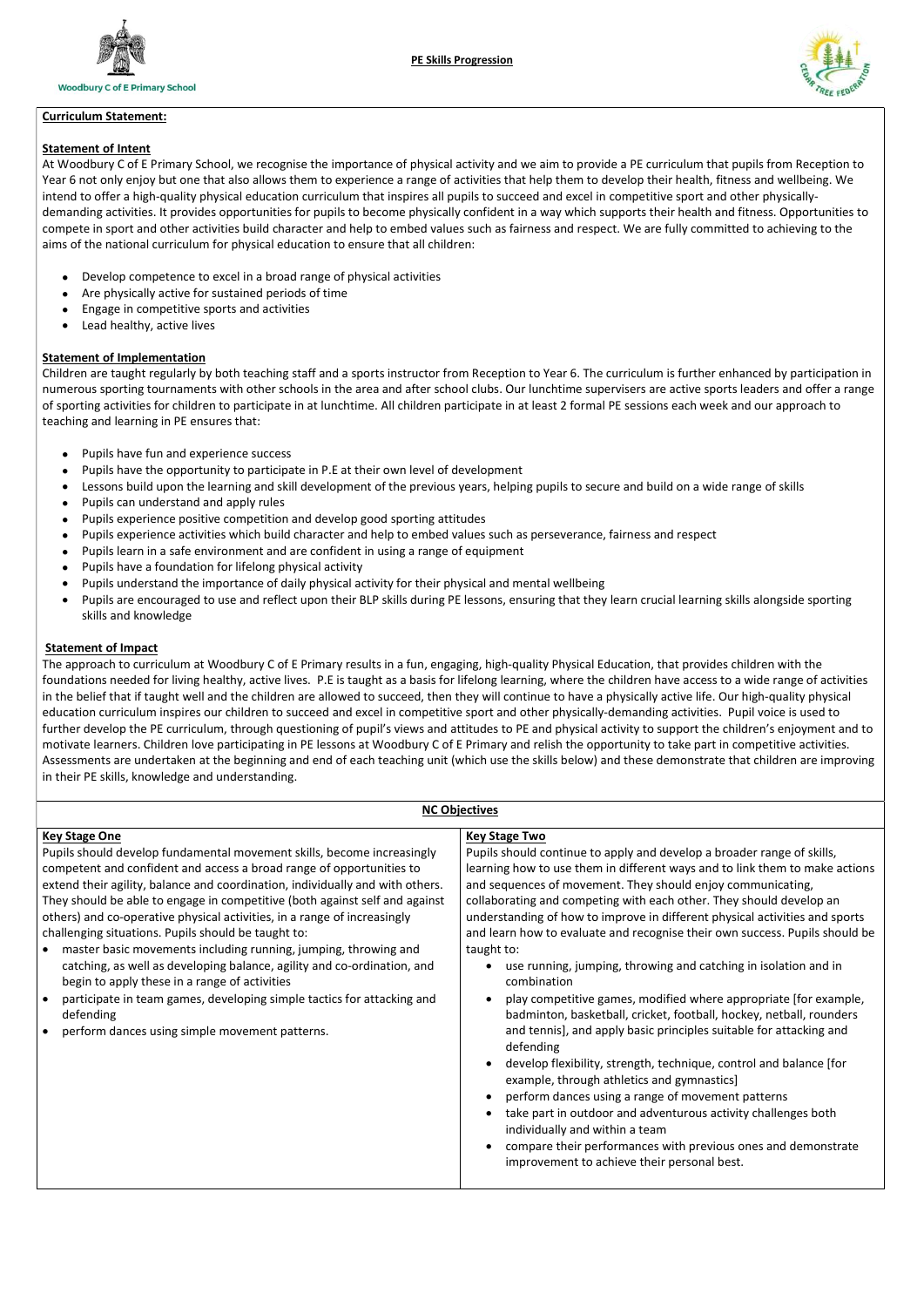| <b>NC</b>     | $\mathbf{1}$                                                                                                         | $\overline{2}$                                                | 3                                                                                                                                   | 4                                                                       | 5                                                                                                                                          | 6                                                                                                                            |
|---------------|----------------------------------------------------------------------------------------------------------------------|---------------------------------------------------------------|-------------------------------------------------------------------------------------------------------------------------------------|-------------------------------------------------------------------------|--------------------------------------------------------------------------------------------------------------------------------------------|------------------------------------------------------------------------------------------------------------------------------|
| <b>Strand</b> |                                                                                                                      |                                                               |                                                                                                                                     |                                                                         |                                                                                                                                            |                                                                                                                              |
| Multiskills   | Use underarm throwing<br>and rolling skills and<br>simple collecting and<br>receiving skills<br>accurately           |                                                               |                                                                                                                                     |                                                                         |                                                                                                                                            |                                                                                                                              |
|               | Play simple games with a<br>partner and describe<br>basic rules                                                      |                                                               |                                                                                                                                     |                                                                         |                                                                                                                                            |                                                                                                                              |
|               | Intercept, stop and<br>retrieve bean bags and<br>large balls with<br>consistency                                     |                                                               |                                                                                                                                     |                                                                         |                                                                                                                                            |                                                                                                                              |
|               | Throw hit and kick balls<br>in a range of ways<br>depending on the needs<br>of the game                              |                                                               |                                                                                                                                     |                                                                         |                                                                                                                                            |                                                                                                                              |
|               | Copy, explore and remember basic movements and<br>body patterns.                                                     |                                                               | Perform an increasing range of movements and<br>actions with control and expression.                                                |                                                                         | Rehearse, refine and repeat short dance sequences<br>with style and artistic attention.                                                    |                                                                                                                              |
|               | Link simple movements to sounds and music.                                                                           |                                                               | Demonstrate an increasing awareness of phrasing<br>and music.                                                                       |                                                                         | Perform to an accompaniment expressively and<br>sensitively.                                                                               |                                                                                                                              |
|               | Respond to a range of stimuli.<br>Perform a series of simple movements and actions.                                  |                                                               | Select movements that demonstrate an<br>understanding of mood and feeling.                                                          |                                                                         | Use an increasing range of complex composition<br>principles to create dances.                                                             |                                                                                                                              |
| Dance         | Demonstrate increasing rhythmic accuracy.                                                                            |                                                               | Repeat dance phrases and simple dances with<br>accuracy and control.                                                                |                                                                         | Create and structure motifs, phrases, sections and<br>whole dances.                                                                        |                                                                                                                              |
|               | Select appropriate movements to support different<br>dance ideas and repeat short dance phases and<br>simple dances. |                                                               | Explore, improvise and combine ideas and<br>movements effectively and perform with an<br>awareness of rhythm and expression.        |                                                                         | Show a good understanding of musical structure,<br>rhythm and mood.                                                                        |                                                                                                                              |
|               |                                                                                                                      |                                                               | Improvise freely alone/with a partner translating<br>ideas from stimuli and create and link movements,<br>dance phrases and motifs. |                                                                         |                                                                                                                                            |                                                                                                                              |
|               | Copy and explore basic<br>movements with some<br>control and<br>coordination.                                        | Explore and create<br>different pathways and<br>patterns.     | Work independently and<br>with others to create a<br>sequence.                                                                      | Link skills with control,<br>technique, coordination<br>and fluency.    | Select and combine<br>skills, techniques and<br>ideas.                                                                                     | Plan and perform with<br>precision, control and<br>fluency, a movement<br>sequence showing a                                 |
|               | Perform different body<br>shapes.                                                                                    | Use equipment in a<br>variety of ways to create<br>a sequence | Copy, explore and<br>remember a variety of<br>movements and use<br>these to create their                                            | Understand composition<br>by performing more<br>complex sequences.      | Apply combined skills<br>accurately and<br>appropriately,<br>consistently showing                                                          | wide range of actions<br>including variations in<br>speed, levels and<br>directions.                                         |
|               | Perform at different<br>levels.                                                                                      | Link movements<br>together to create a<br>sequence.           | own sequence.<br>Describe own work using                                                                                            | Begin to use gymnastics<br>vocabulary to describe<br>how to improve and | precision, control and<br>fluency.                                                                                                         | Perform difficult actions,<br>with an emphasis on                                                                            |
|               | Perform a 2 footed<br>jump.                                                                                          |                                                               | simple gymnastics<br>vocabulary.                                                                                                    | refine performances.<br>Develop strength,                               | Analyse and comment<br>on skills and techniques<br>and how these are                                                                       | extension, clear body<br>shape and changes in<br>direction.                                                                  |
|               | Use equipment safely.<br><b>Balance with some</b>                                                                    |                                                               | Use turns whilst<br>travelling in a variety of<br>ways.                                                                             | technique and flexibility<br>throughout<br>performances.                | applied in their own and<br>others' work.                                                                                                  | Gradually increase the<br>length of sequence work                                                                            |
| Gymnastics    | control.<br>Link 2-3 simple<br>movements.                                                                            |                                                               | Begin to show flexibility<br>in movements.<br>Begin to develop good                                                                 | Create sequences using<br>various body shapes and<br>equipment.         | Use more complex<br>gymnastics vocabulary<br>to describe how to<br>improve and refine<br>performances.                                     | with a partner to make<br>up a short sequence<br>using the floor, mats and<br>apparatus, showing<br>consistency, fluency and |
|               |                                                                                                                      |                                                               | technique when<br>travelling, balancing,<br>using equipment etc.                                                                    | Combine equipment<br>with movement to<br>create sequences.              | Develop strength,<br>technique and flexibility<br>throughout<br>performances.                                                              | clarity of movement.<br>Analyse and comment<br>on skills and techniques<br>and how these are<br>applied in their own and     |
|               |                                                                                                                      |                                                               |                                                                                                                                     |                                                                         | Link skills with control,<br>technique, coordination<br>and fluency.<br>Understand composition<br>by performing more<br>complex sequences. | others' work.<br>Develop strength,<br>technique and flexibility<br>throughout<br>performances.                               |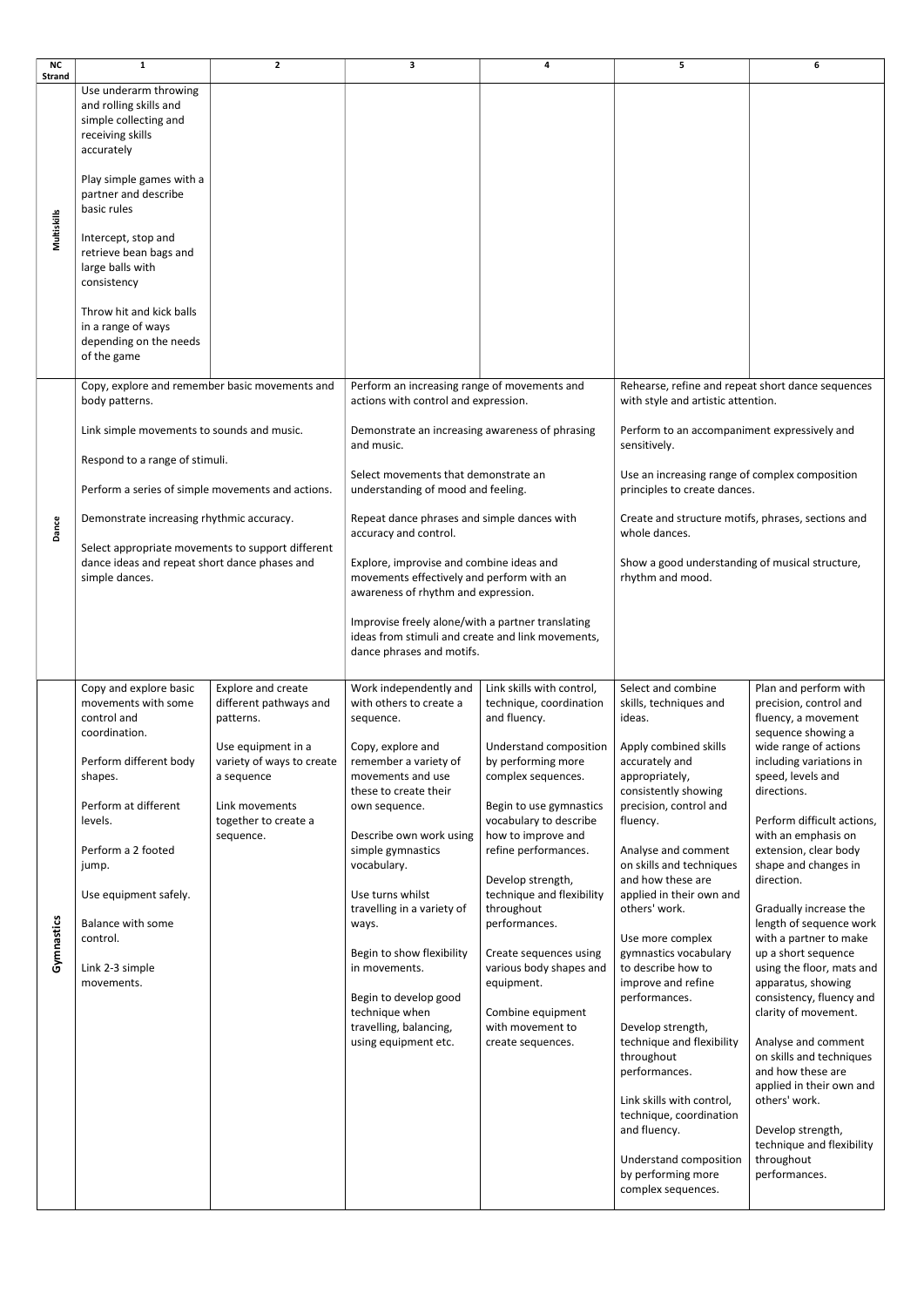| <b>Athletics</b>      | Run at different speeds.<br>Jump from a standing<br>position.<br>Perform a variety of<br>throws with basic<br>control. | Change the speed and<br>direction whilst running.<br>Jump from a standing<br>position with accuracy.<br>Perform a variety of<br>throws with control and<br>coordination.<br>Use equipment safely.                                                                                                                                                                                   | Begin to run at speeds<br>appropriate for the<br>distance.<br>Perform a running jump<br>with some accuracy.<br>Perform a variety of<br>throws using a selection<br>of equipment.<br>Use equipment safely<br>and with good control.                                                                                                                                      | Begin to build a variety<br>of running techniques<br>and use with confidence.<br>Perform a running jump<br>with more than one<br>component. e.g. hop<br>skip jump (triple jump).<br>Demonstrate accuracy in<br>throwing and catching<br>activities.<br>Describe good athletic<br>performance using<br>correct vocabulary.                                  | Begin to record own and<br>other's performances,<br>and evaluate these.<br>Demonstrate accuracy<br>and confidence in<br>throwing and catching<br>activities.<br>Describe good athletic<br>performance using<br>correct vocabulary.                                                                                                                                                                                                          | Use and apply effectively<br>a range of different<br>throwing techniques.<br>Take part in a wide<br>range of athletic events<br>confidently.<br>Show good control,<br>speed, stamina, strength<br>and pacing.<br>Adapt skills and<br>techniques to different<br>challenges and<br>equipment.                                                                                                                                                                                                                                       |
|-----------------------|------------------------------------------------------------------------------------------------------------------------|-------------------------------------------------------------------------------------------------------------------------------------------------------------------------------------------------------------------------------------------------------------------------------------------------------------------------------------------------------------------------------------|-------------------------------------------------------------------------------------------------------------------------------------------------------------------------------------------------------------------------------------------------------------------------------------------------------------------------------------------------------------------------|------------------------------------------------------------------------------------------------------------------------------------------------------------------------------------------------------------------------------------------------------------------------------------------------------------------------------------------------------------|---------------------------------------------------------------------------------------------------------------------------------------------------------------------------------------------------------------------------------------------------------------------------------------------------------------------------------------------------------------------------------------------------------------------------------------------|------------------------------------------------------------------------------------------------------------------------------------------------------------------------------------------------------------------------------------------------------------------------------------------------------------------------------------------------------------------------------------------------------------------------------------------------------------------------------------------------------------------------------------|
| Invasion games        |                                                                                                                        | Use a range of throwing<br>and catching skills with<br>control to keep<br>possession and score<br>points/goals.<br>Be aware of space and<br>members of the<br>opposition.<br>Use a variety of simple<br>tactics for attacking and<br>keeping possession.<br>Understand basic<br>principles of defending<br>and attacking.<br>Accurately follow an<br>increasing number of<br>rules. | Use different techniques<br>for passing, controlling,<br>dribbling and shooting<br>within a game.<br>Mark opponents and<br>support players in<br>defence.<br>Identify tactics to help<br>the team keep<br>possession of the ball<br>and take it to the<br>oppositions end.<br>Demonstrate a secure<br>understanding of the<br>rules of different games.                 | Use different techniques<br>confidently for passing,<br>controlling, dribbling<br>and shooting within a<br>game.<br>Use a range of tactics to<br>attack and defend.<br>Interpret the rules of<br>different games.<br>Begin to describe and<br>evaluate different skills<br>and techniques used in<br>games.                                                | Explain and evaluate the<br>different techniques<br>used for passing,<br>controlling, dribbling<br>and shooting within a<br>game.<br>Use marking, tackling<br>and interception to<br>improve defence.<br>Apply principles of team<br>play to keep possession<br>and score points/goals.<br>Understand the position<br>they are playing and<br>how to contribute when<br>attacking and defending.<br>Apply rules consistently<br>and fairly. | Use a wide range of<br>good quality skills<br>effectively.<br>Make and apply a range<br>of decisions quickly and<br>appropriately in games.<br>Choose skills and tactics<br>that meet the needs of<br>the game situation.<br>Play in both attacking<br>and defensive positions<br>effectively, and take<br>responsibility for<br>judgements and decision<br>making in game play.                                                                                                                                                   |
| Striking and Fielding |                                                                                                                        | Use with increasing<br>accuracy underarm and<br>overarm throwing and<br>hitting skills.<br>Track, intercept, stop<br>and catch balls and bean<br>bags.<br>Begin to understand and<br>follow the rules of<br>simple games.                                                                                                                                                           | Use with increasing<br>accuracy underarm and<br>overarm throwing and<br>hitting skills.<br>Track, intercept, stop<br>and catch balls, showing<br>anticipation of where<br>they will go.<br>Demonstrate an<br>awareness of what is<br>going on around them<br>and start to understand<br>tactics within a game.<br>Understand and apply<br>the rules of simple<br>games. | Hit a bowled ball with<br>intent and force.<br>Use a range of fielding<br>skills with control and<br>consistency.<br>Make good tactical<br>decisions quickly within<br>a game.<br>Identify strengths and<br>suggest practises to help<br>improve skills.<br>Describe the features of<br>successful game play.<br>Understand and apply a<br>range of rules. | Bat, bowl and field with<br>control, showing<br>demonstrating a range<br>of effective techniques.<br>Use and adapt a range of<br>individual and team<br>tactics when batting and<br>fielding.<br>Identify strengths and<br>weaknesses and devise<br>practises that lead to<br>improvement.<br>Apply a range of rules<br>consistently and fairly.                                                                                            | Bat bowl and field with<br>control selecting and<br>applying a range of<br>increasingly complex<br>techniques and skills.<br>Take a leading role in<br>games and have an<br>impact.<br>Identify how team and<br>individual tactics are<br>being varied and<br>anticipate the impact<br>this will have on the<br>game.<br>Evaluate and suggest<br>improvements for own<br>and others batting,<br>bowling and fielding<br>skills, devising practises<br>that lead to<br>improvement and<br>explaining these in<br>increasing detail. |
| Net / Wall            |                                                                                                                        |                                                                                                                                                                                                                                                                                                                                                                                     | Hit a ball with basic<br>control, using both<br>forehand and backhand<br>technique.<br>Send and receive a ball<br>using a range of<br>techniques and skills<br>accurately.<br>Choose and use a range<br>of simple tactics.                                                                                                                                              | Play forehand and<br>backhand strokes<br>demonstrating the<br>correct technique.<br>Know where to stand on<br>court and demonstrate<br>an understanding of<br>simple principles of<br>attacking and defending.<br>Understand and apply<br>rules fairly.                                                                                                    | Demonstrate good<br>positional awareness<br>and move around the<br>court effectively to<br>return opponent's shots.<br>Play attacking and<br>defensive forehand and<br>backhand strokes.<br>Serve accurately to<br>begin a game.                                                                                                                                                                                                            | Demonstrate good<br>positional awareness<br>and tactical<br>understanding to move<br>around the court<br>efficiently to return<br>opponent's shots.<br>Begin to use an<br>increasing range of<br>strokes (volley, drop<br>shot lob) to gain an<br>advantage over an<br>opponent.                                                                                                                                                                                                                                                   |